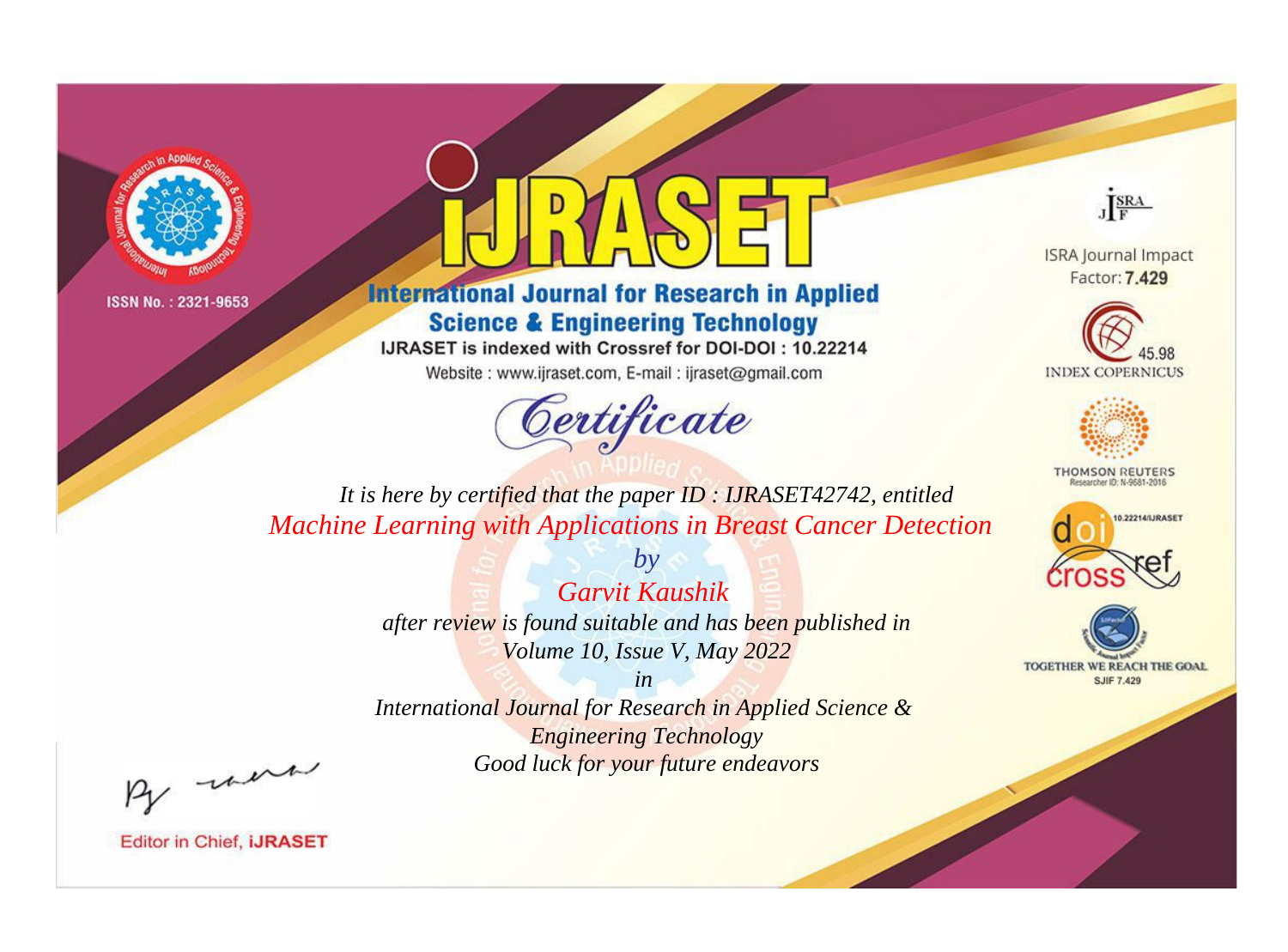



**International Journal for Research in Applied Science & Engineering Technology** 

IJRASET is indexed with Crossref for DOI-DOI: 10.22214

Website: www.ijraset.com, E-mail: ijraset@gmail.com



JERA

**ISRA Journal Impact** Factor: 7.429





**THOMSON REUTERS** 



TOGETHER WE REACH THE GOAL **SJIF 7.429** 

*It is here by certified that the paper ID : IJRASET42742, entitled Machine Learning with Applications in Breast Cancer Detection*

> *Vedant Golash after review is found suitable and has been published in Volume 10, Issue V, May 2022*

*by*

*in* 

*International Journal for Research in Applied Science & Engineering Technology Good luck for your future endeavors*

By morn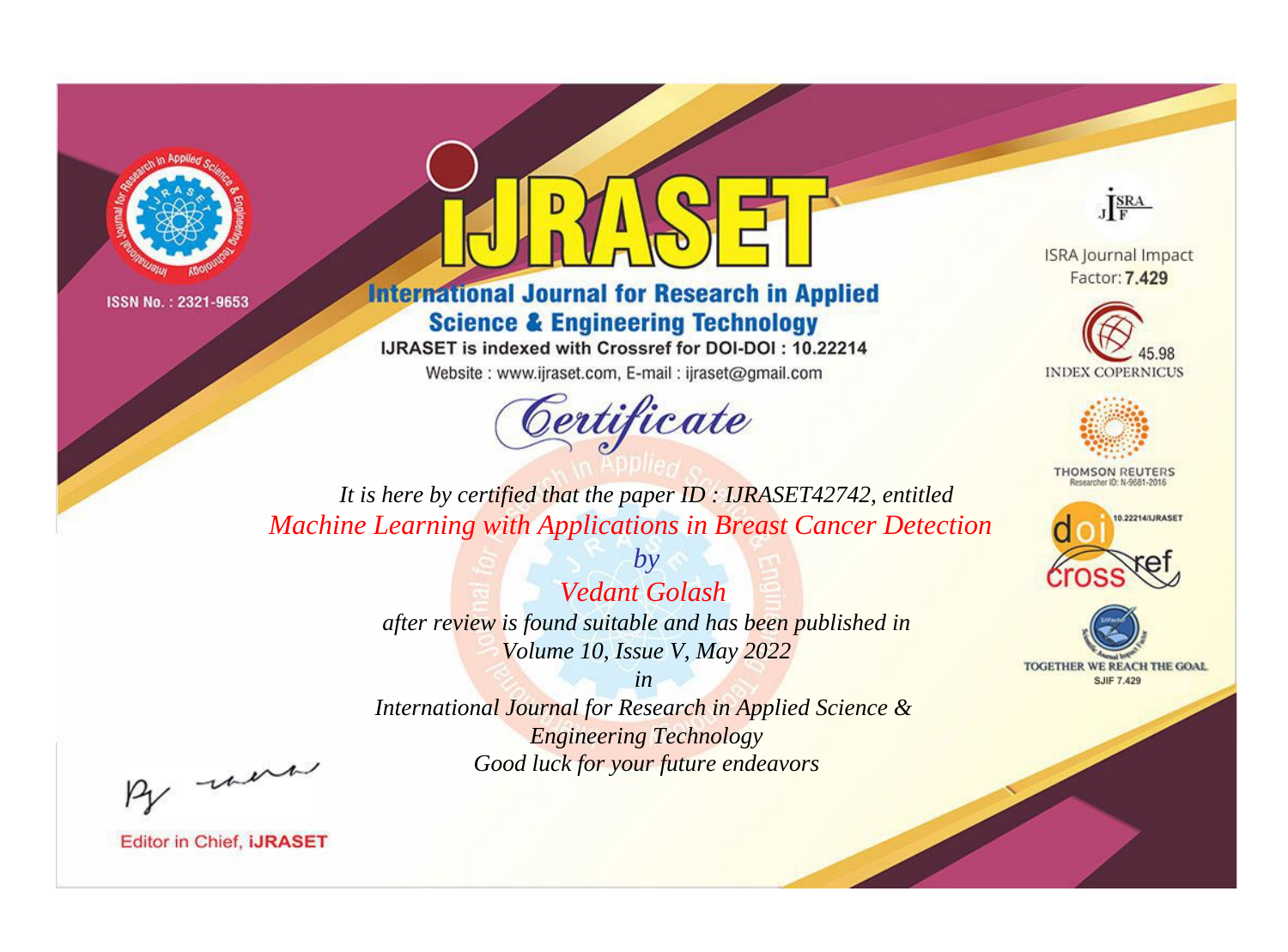



**International Journal for Research in Applied Science & Engineering Technology** 

IJRASET is indexed with Crossref for DOI-DOI: 10.22214

Website: www.ijraset.com, E-mail: ijraset@gmail.com



JERA

**ISRA Journal Impact** Factor: 7.429





**THOMSON REUTERS** 



TOGETHER WE REACH THE GOAL **SJIF 7.429** 

*It is here by certified that the paper ID : IJRASET42742, entitled Machine Learning with Applications in Breast Cancer Detection*

> *Divyanshu after review is found suitable and has been published in Volume 10, Issue V, May 2022*

*by*

*in* 

*International Journal for Research in Applied Science & Engineering Technology Good luck for your future endeavors*

By morn